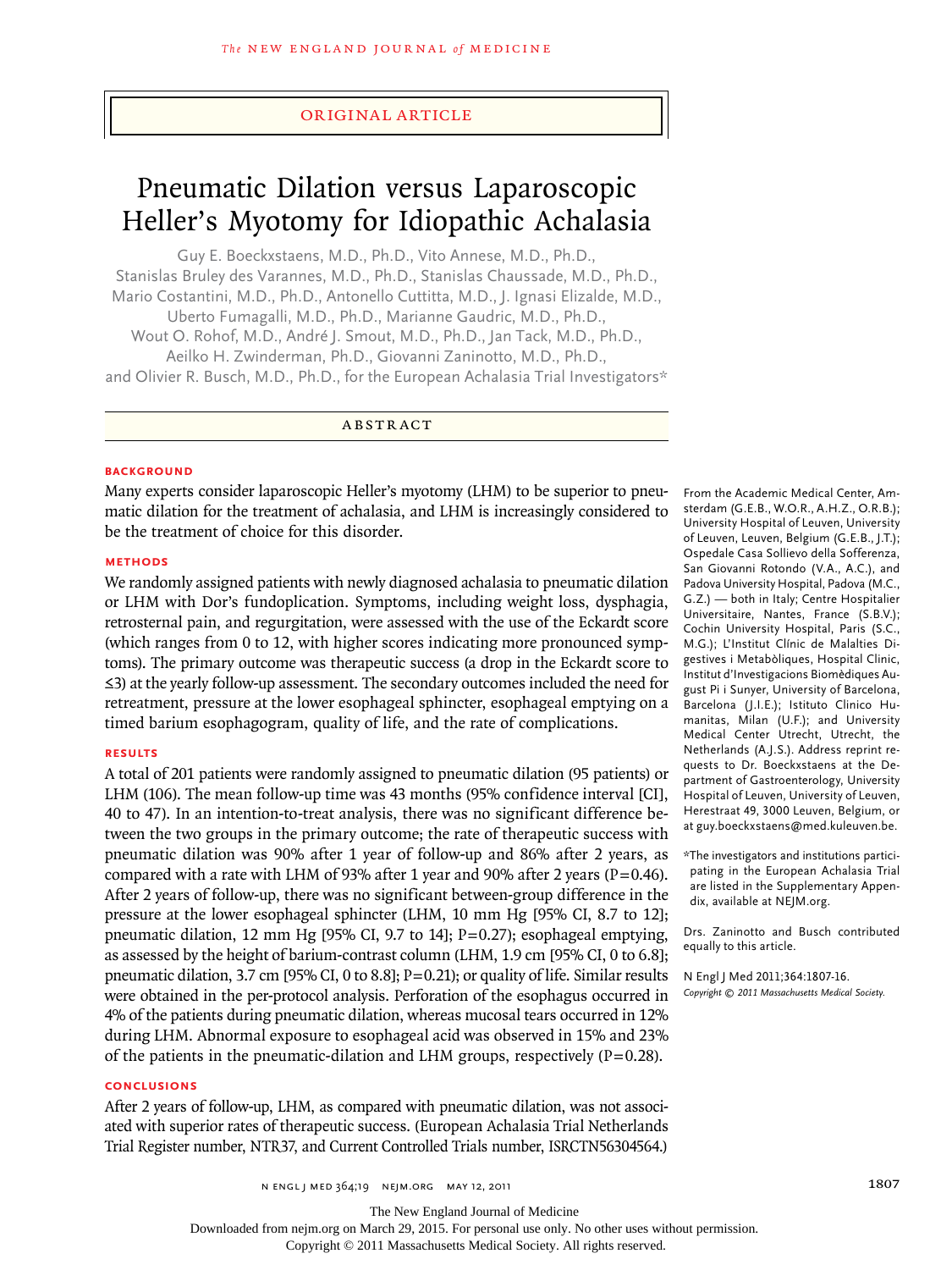Achalasia is an esophageal motor undigested food. These symptoms result from disorder that is characterized clinically by dysphagia, chest pain, and regurgitation of the absence of esophageal peristalsis combined with a defective relaxation of the lower esophageal sphincter.<sup>1</sup> Currently, treatment consists mainly of endoscopic pneumatic dilation or laparoscopic Heller's myotomy (LHM). For many years, repeated endoscopic pneumatic dilation has been the treatment of choice, leading to therapeutic success in 70 to 80% of cases.2 With the introduction of minimally invasive surgery, the surgical approach has gained considerable interest, with LHM combined with an antireflux procedure considered to be the procedure of choice. The results thus far from single-center studies are excellent, with success rates ranging between 89 and 100%,<sup>3</sup> leading to continuously increasing enthusiasm for the surgical approach.

Currently, the choice of treatment is dictated largely by the experience of the physician. Moreover, the outcome measures and treatment protocols in previous studies have varied, making a comparison among various studies of the success rates of the treatment options difficult. Therefore, the major aim of this multicenter study was to compare the two state-of-the-art treatments, pneumatic dilation and LHM with fundoplication according to Dor, in a randomized design.

## METHODS

## **Study Design**

From February 2003 through February 2008, we enrolled patients at 14 hospitals in five European countries. The institutional review board at each hospital approved the study protocol (which is available with the full text of this article at NEJM .org), and written informed consent was obtained from each patient before enrollment. This investigator-initiated trial was conceived by the first and last authors. All the authors had substantial roles in the design of the study, the interpretation of the data, and the writing of the manuscript. The data were analyzed by one of the authors with the assistance of another author, who is a statistician. The first author wrote the first and final versions of the manuscript and, in consultation with the other authors, made the decision to submit the manuscript for publication. No commercial entity had any role in the study. All the authors vouch for the completeness and accuracy of the data.

## **Patients**

Patients were eligible for enrollment in the study if they were between 18 and 75 years of age and had achalasia with an Eckardt symptom score of greater than 3. The Eckardt score is the sum of the symptom scores for dysphagia, regurgitation, and chest pain (with a score of 0 indicating the absence of symptoms, 1 indicating occasional symptoms, 2 indicating daily symptoms, and 3 indicating symptoms at each meal) and weight loss (with 0 indicating no weight loss, 1 indicating a loss of  $\lt$ 5 kg, 2 indicating a loss of 5 to 10 kg, and 3 indicating a loss of  $>10$  kg $)$ <sup>4</sup>; thus, the maximum score on the Eckardt scale, indicating the most pronounced symptoms, is 12. The diagnosis of achalasia was made on the basis of the absence of peristalsis and on impaired relaxation of the lower esophageal sphincter (nadir pressure of ≥10 mm Hg during swallow-induced relaxation) on esophageal manometry. Exclusion criteria were severe cardiopulmonary disease or other serious disease leading to unacceptable surgical risk, previous treatment for achalasia, pseudoachalasia, megaesophagus (diameter of >7 cm), previous esophageal or gastric surgery (except for gastric perforation), and esophageal diverticula in the distal esophagus.

Randomization was performed with stratification according to hospital and age (<40 or ≥40 years), with the use of computerized randomization numbers. A numeric code was used in the patient's file at the trial center.

# **Interventions**

## *Pneumatic Dilation*

A Rigiflex balloon (Boston Scientific) was positioned at the esophagogastric junction and dilated at a pressure of 5 PSI for 1 minute, followed by 8 PSI for 1 minute. In the initial study protocol, the first dilation was performed with the use of a 35-mm balloon. However, a perforation of the esophagus occurred in 4 of the first 13 patients treated in this way. The protocol was amended, and subsequently the first pneumatic dilation was performed with the use of a smaller balloon (30 mm), followed 1 to 3 weeks later by dilation with the use of a 35-mm balloon. All patients thus underwent at least two dilations. If the Eckardt score 4 weeks

The New England Journal of Medicine

Downloaded from nejm.org on March 29, 2015. For personal use only. No other uses without permission.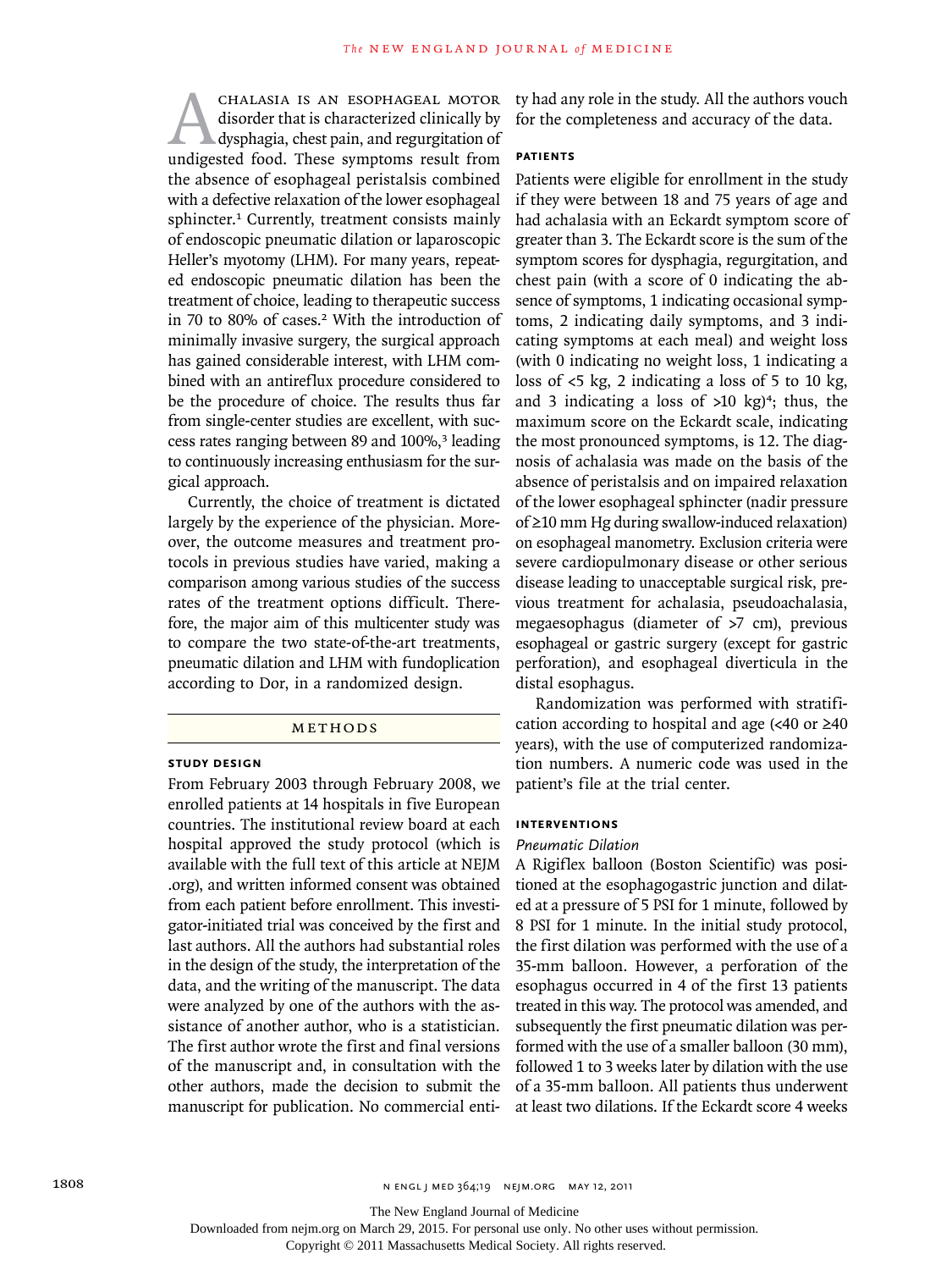later was greater than 3, a third dilation was performed, with the use of a 40-mm balloon. If the Eckardt score remained greater than 3, the patient was considered to have had treatment failure. Patients with a recurrence of symptoms during the follow-up period underwent dilation again with the use of a 35-mm balloon and, if necessary (i.e., if the Eckardt score remained higher than 3), with the use of a 40-mm balloon. A third and final series of dilations was allowed only if symptoms recurred more than 2 years after this second series. If symptoms recurred within 2 years after the second series of dilations, the patient was considered to have had treatment failure.

## *LHM with Dor's Antireflux Procedure*

After division of the phrenoesophageal ligament, the distal esophagus was mobilized on the lateral and anterior side, and a myotomy was performed extending at least 6 cm above the gastroesophageal junction and at least 1 to 1.5 cm over the stomach. Thereafter, anterior 180-degree fundoplication according to the method of Dor was performed. If symptoms recurred after surgery, with an Eckardt score of higher than 3, the patient was considered to have had treatment failure.

# **Study Outcomes**

The primary outcome of the study was therapeutic success (a reduction in the Eckardt score to ≤3) at the yearly follow-up assessment. The secondary outcomes included the need for retreatment, pressure at the lower esophageal sphincter, quality of life, and the rate of complications. The time to treatment failure was calculated from the date of surgery or the first dilation session until the closing visit or the patient's last follow-up visit.

## **Clinical Assessment and Follow-up**

The pretreatment evaluation consisted of taking a medical history, performing a physical examination, and performing routine hematologic and blood chemical laboratory tests. In addition, patients completed quality-of-life questionnaires (the Medical Outcomes Study 36-Item Short-Form Health Survey [SF-36], and the European Organisation for Research and Treatment of Cancer disease-specific questionnaire module for assessing quality of life in patients with esophageal cancer [QLQ-OES24]). The SF-36 mental and physical summary scores (which range from 0 to 100, with

higher scores indicating better well-being) measure general aspects of health quality of life.<sup>5</sup> The QLQ-OES24 (which ranges from 0 to 100, with lower scores indicating better function) assesses several items of esophageal function.<sup>6</sup> Esophageal manometry and upper endoscopy were performed, and a timed barium esophagogram was obtained to quantify esophageal stasis.<sup>7</sup>

One month after treatment and yearly thereafter, symptoms and quality of life were assessed, and esophageal manometry and timed barium esophagography were performed. Twenty-fourhour pH-metry (a test in which intraesophageal pH is monitored over the course of 24 hours) and endoscopy were performed 1 year after treatment and every 3 years thereafter. Esophagitis was graded according to the Los Angeles classification, in which grade A indicates one or more mucosal breaks of 5 mm in length or less, grade B indicates one or more mucosal breaks of longer than 5 mm, grade C indicates mucosal breaks that extend between two or more mucosal folds (but involve <75% of the circumference of the esophagus), and grade D indicates mucosal breaks of 75% or more of the circumference of the esophagus.<sup>8</sup>

# **Statistical Analysis**

The modified intention-to-treat analysis included all patients except those in whom a perforation occurred during pneumatic dilation (whose data were censored at that time) or those who were lost to follow up. Patients with protocol violations were considered in the modified intention-to-treat analysis to have had treatment failure. For the perprotocol analysis, only patients who received treatment according to the protocol were included.

We estimated that with 80 patients in each group, the study would have 90% power to detect a significant difference in the success rate between LHM and pneumatic dilation, assuming success rates of 90% and 70% with LHM and pneumatic dilation, respectively, with a two-sided alpha level of 0.05. To allow for dropouts, we aimed to enroll 200 patients.

Categorical variables were compared with the use of the chi-square test. Continuous variables are presented as means (with 95% confidence intervals) and were compared with the use of Student's t-test. To compare the success rate between the two treatment groups, we used logrank tests on Kaplan–Meier estimates. Cox pro-

The New England Journal of Medicine

Downloaded from nejm.org on March 29, 2015. For personal use only. No other uses without permission.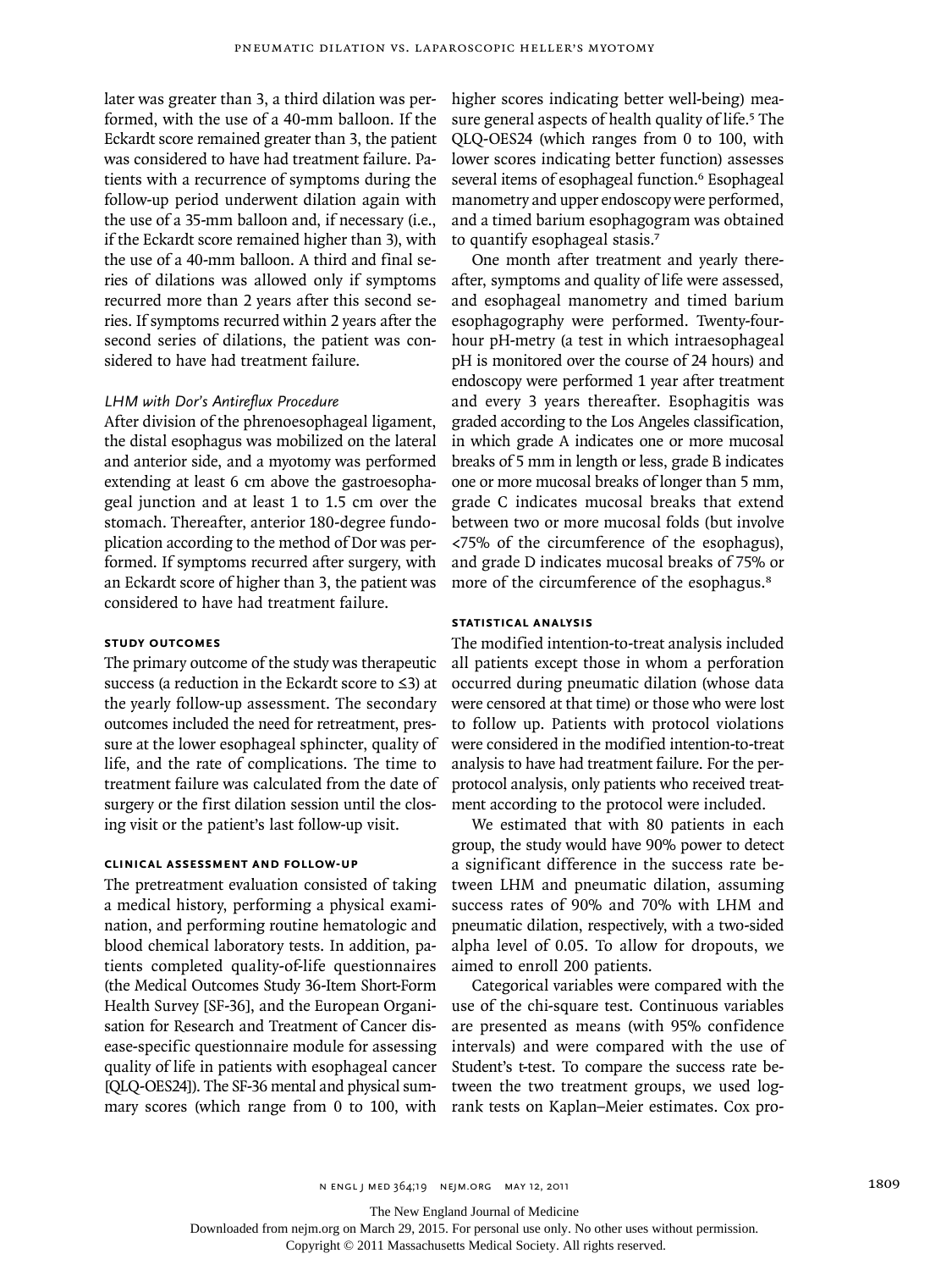portional-hazards models were used to estimate hazard ratios for treatment failure and the need for redilation in the pneumatic-dilation group. We conducted prespecified subgroup analyses for risk factors of treatment failure according to age (≤40 vs. >40 years), sex, basal pressure at the lower esophageal sphincter after treatment (≤10,  $>10$  to  $\leq$  20, or  $>20$  mm Hg), chest pain (daily vs. none or less than daily), height of the bariumcontrast column 5 minutes after ingestion of barium  $(5, >5$  to  $\leq 10$ , or  $>10$  cm), and maximum esophageal width before treatment (≤4 vs. >4 cm). The analyses were performed on data from the entire group irrespective of treatment, on data from the pneumatic-dilation and LHM groups separately, and on data from patients in the pneumatic-dilation group who required retreatment. All reported P values were two-tailed, and P values of less than 0.05 were considered to indicate statistical significance.

## R esult s

## **Patients and Enrollment**

Of the 218 patients who were enrolled in the study, 4 were excluded before randomization because they had pseudoachalasia. In the first 13 patients randomly assigned to pneumatic dilation, the initial dilation was performed with a 35-mm balloon. Four of these patients (31%) had an esophageal perforation. Since this complication rate is significantly higher than rates reported in the literature and than the rate observed after revision of the protocol (4%, as noted below;  $P=0.001$  with the use of the chi-square test), this protocol for distention was considered to be too risky to be introduced in clinical practice. Comparing the efficacy of pneumatic dilation according to this protocol with another treatment in a primary outcome analysis was therefore considered to be undesirable. The data from these 13 patients were excluded from the analysis (Fig. 1).

Of the remaining 201 patients, 182 — which included patients who were still being actively followed at the end of 2 years or who had been categorized as having had treatment failure were included in the 2-year modified intention-totreat analysis (Fig. 1). The mean follow-up period was 43 months (95% confidence interval [CI], 40 to 47). The baseline characteristics of the groups were well balanced (Table 1).

# **Clinical Outcomes**

In both the modified intention-to-treat analysis and the per-protocol analysis, there was no significant difference between the two study groups in the primary outcome of therapeutic success, defined as a reduction in the Eckardt score to 3 or less ( $P = 0.46$  and  $P = 0.33$  in the two analyses, respectively, with the use of a log-rank test) (Fig. 2A and 2B and Table 2). Similar results were obtained when the patients who underwent pneumatic dilation according to the initial protocol were included. In addition, the results were similar in analyses that included, rather than censored, data from the four patients who were enrolled after the protocol was revised to specify the use of a 30-mm balloon for the initial dilation and in whom a perforation occurred nevertheless.

In the pneumatic-dilation group, 4 patients did not have a response to treatment (i.e., the Eckardt score did not fall to ≤3) after the initial pneumatic-dilation series, and 23 patients had a recurrence of symptoms requiring redilation (Fig. 1 in the Supplementary Appendix, available at NEJM.org). Redilation was performed in 17 patients (6 patients declined the procedure) but was not successful in 5 patients, who were then referred for surgery. Of the 106 patients treated with LHM, 15 patients were considered to have had treatment failure and were subsequently treated with pneumatic dilation. Symptoms and pressure at the lower esophageal sphincter were reduced and esophageal emptying and general and diseasespecific quality of life were improved to a similar extent in the two study groups (Table 2).

## **Subgroup and Risk-Factor Analysis**

We identified the following factors as predictors of treatment failure: preexisting daily chest pain (hazard ratio, 2.8; 95% CI, 1.1 to 7.1; P=0.03), a height of the barium-contrast column of more than 10 cm (as compared with  $\leq$ 5 cm) as measured 5 minutes after ingestion of barium on a posttreatment barium esophagogram (hazard ratio, 1.3; 95% CI, 1.1 to 1.5; P=0.01), and a width of the esophagus of less than 4 cm before treatment (hazard ratio, 3.5; 95% CI, 1.3 to 9.9; P=0.02). As shown in Table 3, preexisting daily chest pain, age younger than 40 years, and height of the bariumcontrast column of more than 10 cm 5 minutes after ingestion of barium, on a timed barium esophagogram obtained 3 months after treat-

The New England Journal of Medicine

Downloaded from nejm.org on March 29, 2015. For personal use only. No other uses without permission.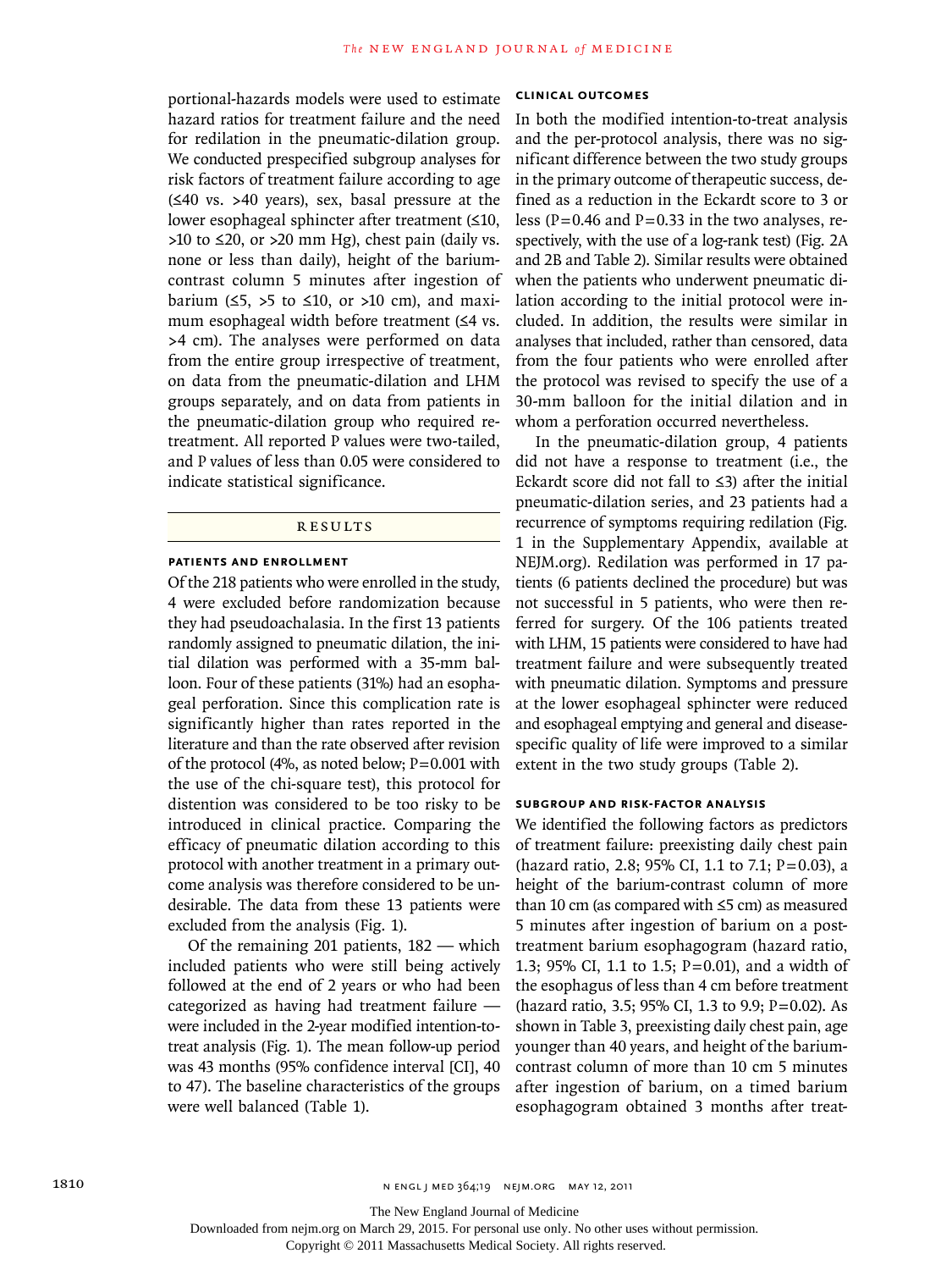

tion after pneumatic dilation.

# **Complications and Adverse Events**

An esophageal perforation occurred in 4 of the with the use of a 35-mm balloon). The patients in 95 patients (4%) in the pneumatic-dilation group whom a perforation occurred were significantly

ment, were identified as risk factors for redila-in whom dilation was initially performed with the use of a 30-mm balloon (3 when the first dilation was performed with the use of a 30-mm balloon and 1 when the second dilation was performed

The New England Journal of Medicine

Downloaded from nejm.org on March 29, 2015. For personal use only. No other uses without permission.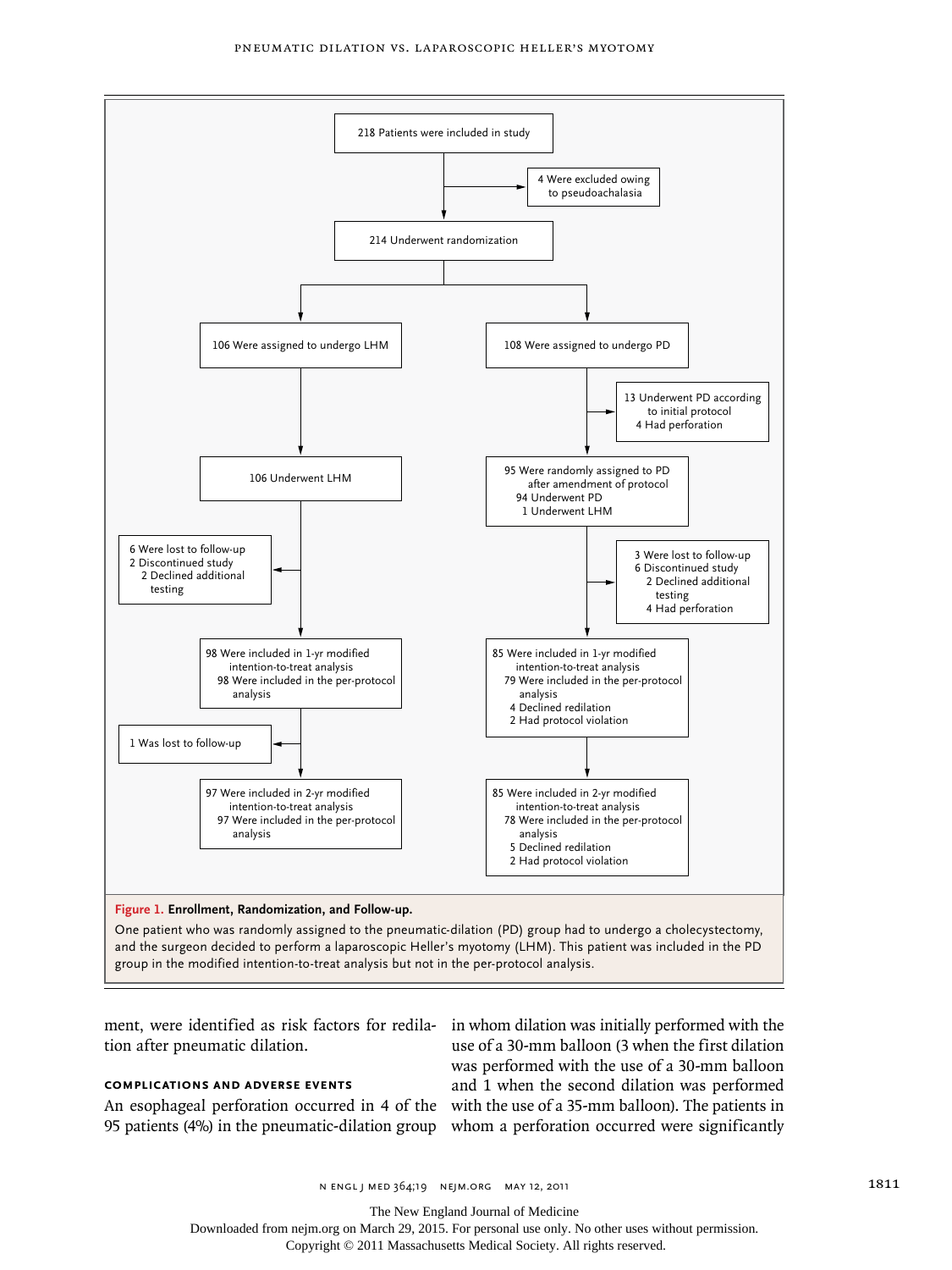| Table 1. Baseline Characteristics of the Patients. |                                                 |                                           |         |  |  |
|----------------------------------------------------|-------------------------------------------------|-------------------------------------------|---------|--|--|
| Characteristic                                     | Laparoscopic<br>Heller's Myotomy<br>$(N = 106)$ | <b>Pneumatic Dilation</b><br>$(N = 95)^*$ | P Value |  |  |
| $Sex - no$ .                                       |                                                 |                                           | 0.18    |  |  |
| Male                                               | 57                                              | 60                                        |         |  |  |
| Female                                             | 49                                              | 35                                        |         |  |  |
| $Age - yr$                                         |                                                 |                                           | 0.68    |  |  |
| Mean                                               | 45.5                                            | 46.4                                      |         |  |  |
| 95% CI                                             | $42.8 - 48.3$                                   | $43.2 - 49.6$                             |         |  |  |
| Age >40 yr - no. (%)                               | 67(63)                                          | 59 (62)                                   | 0.88    |  |  |
| Weight $-$ kg                                      |                                                 |                                           | 0.92    |  |  |
| Mean                                               | 73.5                                            | 73.3                                      |         |  |  |
| 95% CI                                             | $70.5 - 76.5$                                   | $70.3 - 76.3$                             |         |  |  |
| Body-mass index†                                   |                                                 |                                           | 0.49    |  |  |
| Mean                                               | 25.0                                            | 24.6                                      |         |  |  |
| 95% CI                                             | $24.0 - 26.0$                                   | $23.8 - 25.4$                             |         |  |  |

\* This number includes patients who were randomly assigned to pneumatic dilation after an amendment to the protocol specified that a smaller balloon should be used for the first pneumatic dilation (a 30-mm balloon instead of the 35-mm balloon previously used for the first dilation), followed 1 to 3 weeks later by dilation with a 35-mm balloon.

† The body-mass index is the weight in kilograms divided by the square of the height in meters.

> older than the patients in whom a perforation did not occur (61 years of age [95% CI, 56 to 65] vs. 46 years of age [95% CI, 43 to 50], P=0.003 with the use of Student's t-test). The perforations were treated conservatively (i.e., total restriction of food and drink and intravenous antibiotic therapy) in the case of 2 patients and surgically in the case of the other 2 patients; all the patients recovered well. As noted in the Methods section, the perforation rate was significantly higher when a 35-mm balloon was used for the first dilation (a rate of 31%, P=0.001 with the use of the chi-square test).

> A total of 13 of the 106 patients in the LHM group (12%) had a mucosal tear, which was corrected immediately during the procedure. Conversion to an open procedure was required in only 1 case. Patients with a perioperative mucosal tear had a rate of treatment success that was similar to that of patients without a mucosal tear (92% and 87%, respectively;  $P=0.69$  with the use of Fisher's exact test).

> One year after treatment, 24-hour pH-metry was performed in 132 of the 172 eligible patients

(i.e., all patients who were available for follow-up, excluding patients who had treatment failure). Acid exposure (the percentage of time in which the pH was <4) did not differ significantly between the groups (2.1% [95% CI, 2.2 to 4.5] in the pneumatic-dilation group and 3.3% [95% CI, 2.2 to 4.5] in the LHM group,  $P=0.09$ ). Abnormal exposure to gastric acid, which was defined as a pH of less than 4 for more than 4.5% of the time, was observed in 15% of the patients in the pneumatic-dilation group (among whom the pH was <4 for 5 to 13% of the time) and 23% of the patients in the LHM groups (among whom the pH was <4 for 5 to 23% of the time)  $(P=0.28$  with the use of Fisher's exact test). Endoscopy was performed 1 year after treatment in 150 of 172 eligible patients. Esophagitis was observed in 19% of the patients in the pneumatic-dilation group (10% with grade A, 6% with grade B, and 3% with grade C esophagitis, according to the Los Angeles classification) and 21% of the patients in the LHM group (11% with grade A, 7% with grade B, 1% with grade C, and 1% with grade D esophagitis) ( $P=0.84$  with the use of Fisher's exact test).

## Discussion

Pneumatic dilation and LHM are both effective treatments for achalasia. On the basis of excellent results with LHM from single-center studies, there is growing enthusiasm in favor of laparoscopic surgery.<sup>9-11</sup> We conducted a randomized trial comparing LHM (with Dor's fundoplication) with pneumatic dilation and found that the primary outcome, the rate of treatment success, was similar with the two treatments. Using a reduction in Eckardt symptom score to 3 or less as the criterion for treatment success, we found that the success rate after 1 and 2 years of follow-up was 93% and 90%, respectively, with LHM, as compared with 90% and 86%, respectively, with pneumatic dilation. Our results are in line with one smaller randomized study (involving 51 patients) that also showed no significant between-group difference in the success rate in the intention-to-treat analysis.12 A cross-sectional follow-up evaluation of an achalasia cohort at the Cleveland Clinic Foundation also showed similar rates of treatment success with pneumatic dilation and LHM.13 In contrast, in an older randomized study, open Heller's myotomy was superior to pneumatic dilation; how-

1812 **1812** N ENGL J MED 364;19 NEJM.ORG MAY 12, 2011

The New England Journal of Medicine

Downloaded from nejm.org on March 29, 2015. For personal use only. No other uses without permission.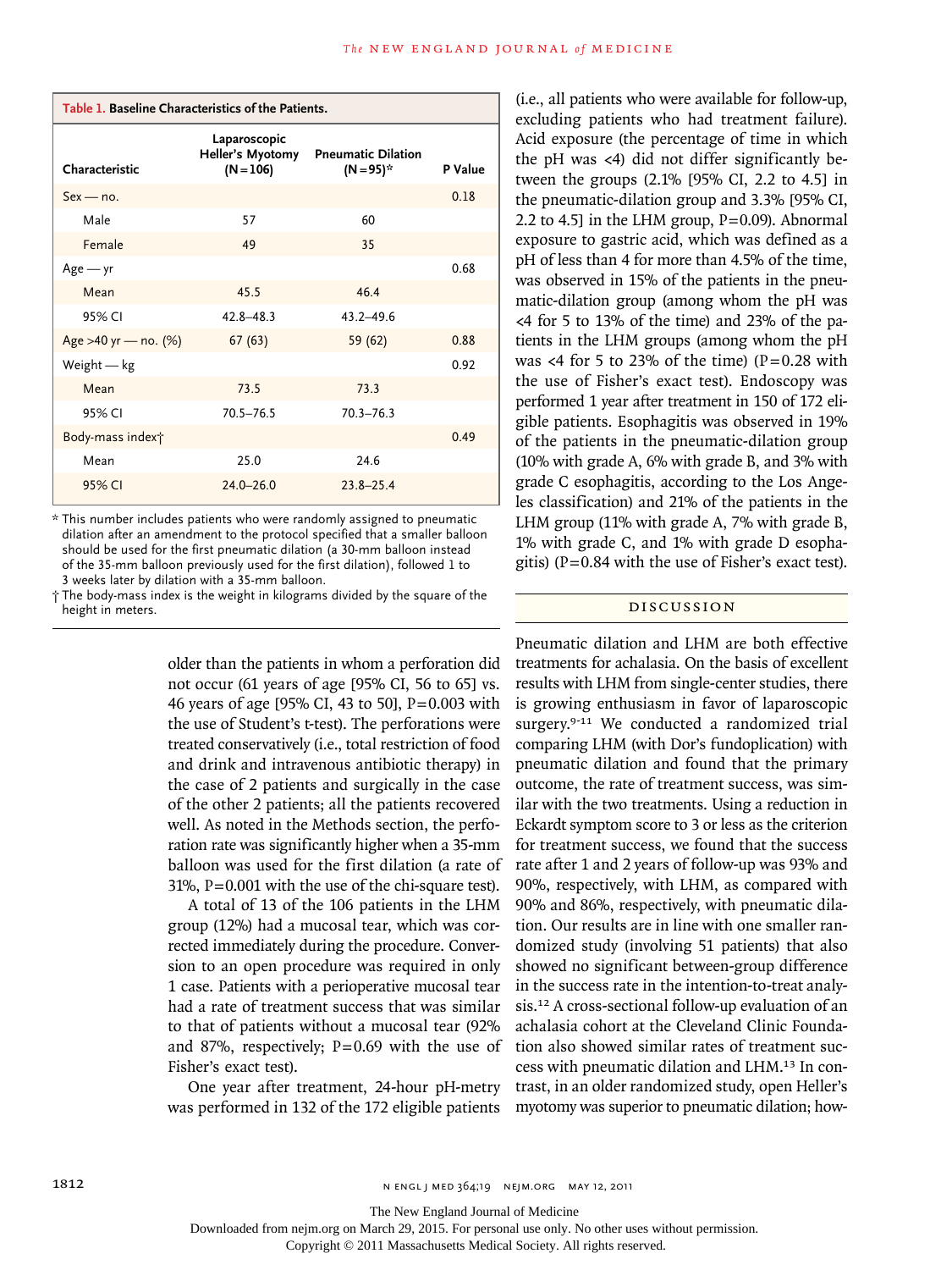ever, the dilation protocol used in that study was probably suboptimal.14 In line with the primary outcomes, we observed no significant betweengroup difference in quality of life or esophageal function. On the basis of our data, we conclude that LHM with Dor's fundoplication does not result in rates of therapeutic success that are superior to those with pneumatic dilation for the primary treatment for achalasia, at least after a mean follow-up period of 43 months.

Success rates reported in the literature vary widely depending on the criteria used to define success. In particular, if efficacy is defined as the lack of need for any subsequent intervention,<sup>15</sup> the success rate with pneumatic dilation is much lower than that with surgery. The use of repeated dilations to treat recurrent symptoms is, however, a generally accepted strategy in clinical practice and leads to excellent control of symptoms, even during long-term follow-up.16-18 In line with these studies, we allowed patients who were randomly assigned to pneumatic dilation to undergo additional pneumatic dilations if symptoms recurred. The number of pneumatic dilations was limited to a maximum of three series of dilations, each comprising up to two or three dilation procedures, but the third and final series was allowed only if it took place more than 2 years after the second series. One might argue, therefore, that with longer follow-up, more than three series of dilations may be required to control symptoms, thus leading to lower success rates with pneumatic dilation. On the other hand, differences in the dilation protocol between our study and the study at the Cleveland Clinic Foundation (in which the balloon pressure was increased up to 10 to 12 PSI to obliterate the balloon waist $1<sup>13</sup>$  and differences in the length of the cut in the myotomy between our study and a 2003 study (in which the length of the cut extended up to 3 cm in the stomach)19 may have led to differences in the rates of therapeutic success. Nevertheless, the treatment protocols included in our study are internationally accepted and widely used in clinical practice.

Previous studies have identified baseline chest pain (as assessed on a scale of 0 to 5, with 0 indicating no pain and 5 indicating daily pain), basal pressure at the lower esophageal sphincter above 30 mm Hg, a sigmoid esophagus, and a long duration of symptoms as predictors of a negative outcome with laparoscopic surgery in multivariate

![](_page_6_Figure_4.jpeg)

analyses.20,21 On the other hand, younger age (<40 years) and higher pressure at the lower esophageal sphincter after treatment have been reported as predictors of a negative outcome with pneumatic dilation.<sup>17,22</sup> In our study, preexisting daily chest pain, the height of the bariumcontrast column 5 minutes after ingestion of barium, and a width of the esophagus of less than 4 cm before treatment were identified as

n engl j med 364;19 nejm.org may 12, 2011 1813

The New England Journal of Medicine

Downloaded from nejm.org on March 29, 2015. For personal use only. No other uses without permission.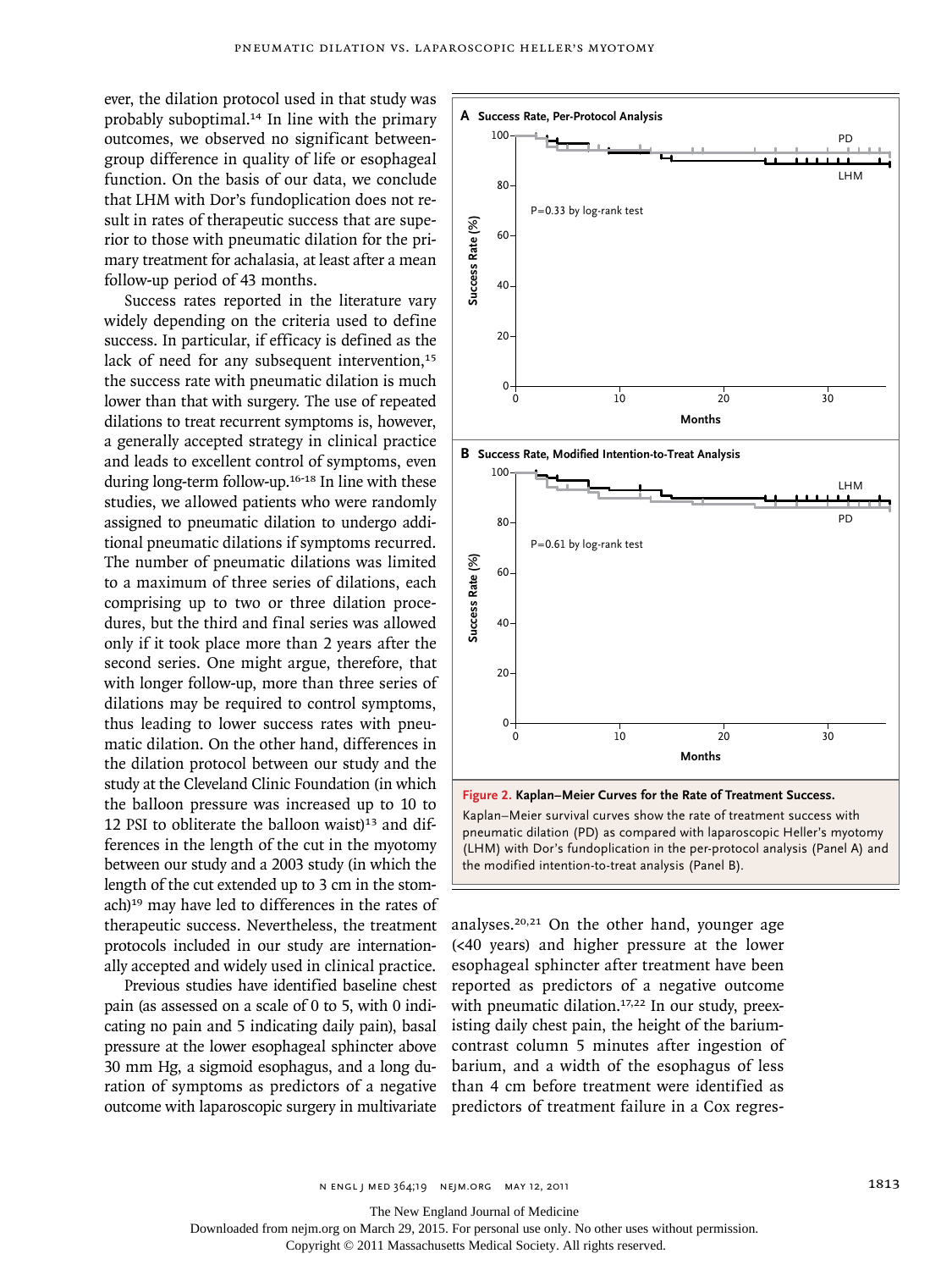| Outcome                                                  |                           | ۱e<br>Baseli                      |         |                          | ٦Yr                    |                                           |         |                                   | 7 Yr            |                                           |         |
|----------------------------------------------------------|---------------------------|-----------------------------------|---------|--------------------------|------------------------|-------------------------------------------|---------|-----------------------------------|-----------------|-------------------------------------------|---------|
|                                                          | $(N = 106)$<br><b>NHT</b> | $= 95$<br>G<br>ξ                  | P Value | $(N = 98)$<br><b>NHT</b> | $(N = 85)$<br><b>Q</b> | Percentage-Point<br>Difference,<br>LHM-PD | P Value | $(N = 97)$<br><b>NHT</b>          | $(N = 85)$<br>6 | Percentage-Point<br>Difference,<br>LHM-PD | P Value |
| Treatment success - mean<br>% (95% CI)                   |                           |                                   |         |                          |                        |                                           |         |                                   |                 |                                           |         |
| Modified ITT analysis                                    |                           |                                   |         | 93 (88 to 98)            | 90 (84 to 96)          | $3(-4 to 11)$                             |         | 90 (84 to 96)                     | 86 (77 to 93)   | $4 (-6 to 13)$                            | 0.46    |
| Per-protocol analysis                                    |                           |                                   |         | 93 (88 to 98)            | 93 (88 to 99)          | $0 (-7 to 7)$                             |         | 90 (84 to 96)                     | 93 (88 to 99)   | $3(-5 \text{ to } 11)$                    | 0.33    |
| Eckardt score†                                           |                           |                                   |         |                          |                        |                                           |         |                                   |                 |                                           |         |
| Mean (95% CI)                                            |                           | 7.4 (7.0 to 7.8) 7.0 (6.7 to 7.4) | 0.15    | $1.2$ (1.0 to 1.5)       | 1.4(1.1 to 1.7)        |                                           | 0.28    | 1.1 (0.9 to 1.3) 1.5 (1.2 to 1.8) |                 |                                           | 0.06    |
| Range                                                    | $4 - 12$                  | $\overline{10}$                   |         | $0 - 3$                  | J<br>J                 |                                           |         | $0 - 3$                           | $\overline{1}$  |                                           |         |
| LES — mean mm Hg<br>(95% CI)                             | 31 (28 to 33)             | 33 (30 to 37)                     | 0.17    | 10 (8.8 to 12)           | 14 (12 to 16)          |                                           | 0.003   | 10 (8.7 to 12)                    | 12 (9.7 to 14)  |                                           | 0.27    |
| Height of barium-contrast<br>5 min — cm‡<br>column after |                           |                                   | 0.91    |                          |                        |                                           | 0.95    |                                   |                 |                                           | 0.21    |
| Median                                                   | $\mathbf{L}$              | 12                                |         | $\circ$                  | $\circ$                |                                           |         | $\overline{1.9}$                  | 3.7             |                                           |         |
| Interquartile range                                      | 8.1 to 18                 | $\frac{17}{10}$<br>$\overline{2}$ |         | 0 to 6.5                 | $0 t$ 6.0              |                                           |         | 0 <sub>to</sub> 6.8               | 0 to 8.8        |                                           |         |
| Quality of life - mean score<br>(95% Cl)                 |                           |                                   |         |                          |                        |                                           |         |                                   |                 |                                           |         |
| QLQ-OES24                                                | 39 (36 to 42)             | (65014)<br>36 <sub>(3)</sub>      | 0.14    | 13 (11 to 15)            | 15 (12 to 17)          |                                           | 0.28    | 12 (10 to 14)                     | 14 (11 to 16)   |                                           | 0.28    |
| $SF-369$                                                 |                           |                                   |         |                          |                        |                                           |         |                                   |                 |                                           |         |
| Physical component<br>summary                            | 48 (46 to 50)             | 6 to 50<br>48 (4                  | 0.81    | 54 (53 to 56)            | 52 (50 to 54)          |                                           | 0.12    | 53 (51 to 55)                     | 52 (50 to 54)   |                                           | 0.31    |
| Mental component<br>summary                              | 42 (40 to 44)             | 43 (41 to 46)                     | 0.41    | 49 (47 to 51)            | 49 (47 to 51)          |                                           | 0.96    | 50 (48 to 52)                     | 48 (46 to 51)   |                                           | 0.35    |

The New England Journal of Medicine

Downloaded from nejm.org on March 29, 2015. For personal use only. No other uses without permission.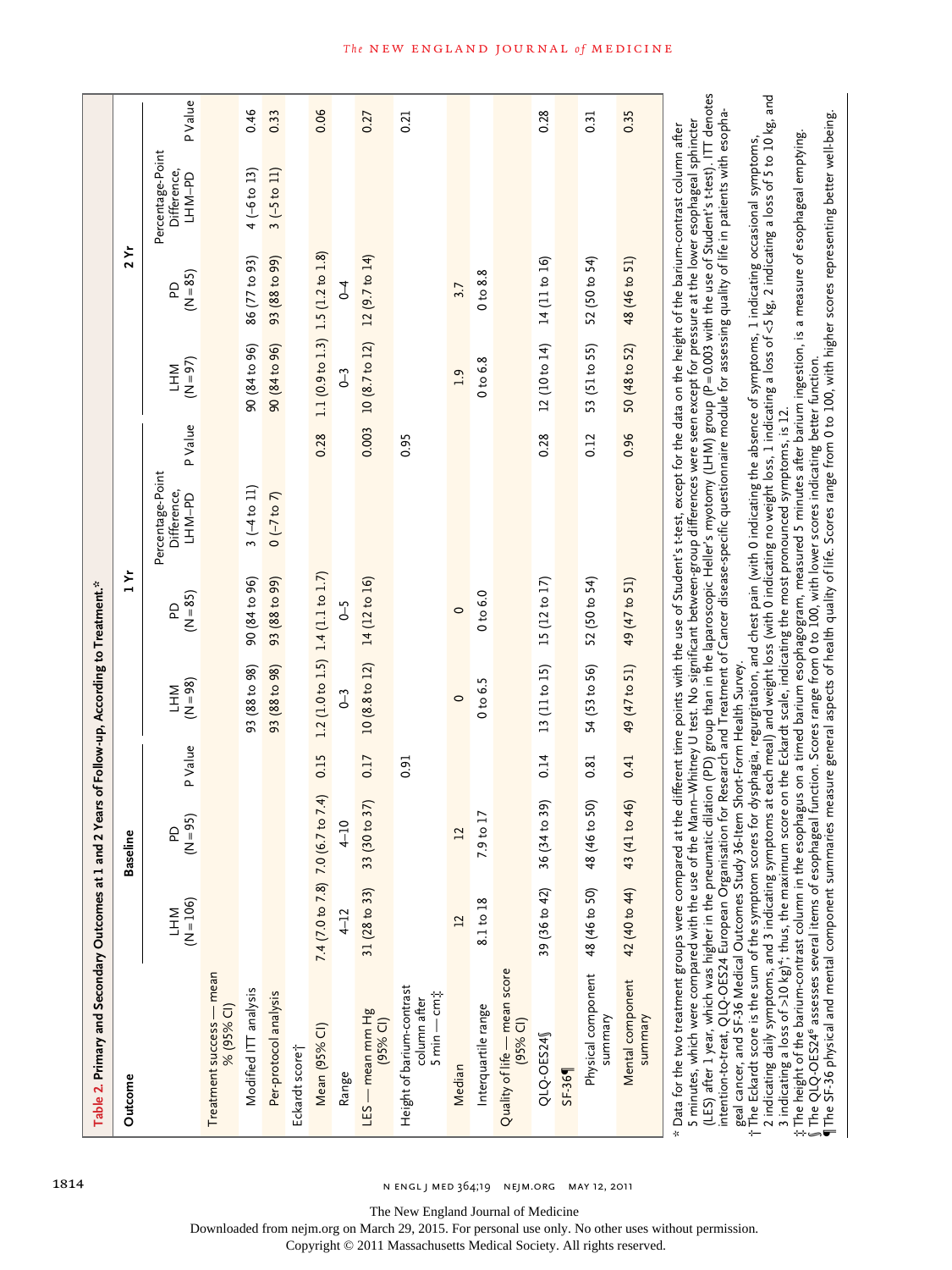sion analysis. These data confirm that monitoring esophageal emptying after treatment is a helpful tool for predicting recurrence<sup>23</sup> and for deciding whether further dilation is required. The reason that a diameter of the esophagus less than 4 cm before treatment is associated with treatment failure is unclear, unless it may be indicative of vigorous achalasia, which is known to have a worse outcome.<sup>24</sup> Finally, our data indicate that chest pain is a difficult symptom to resolve with either treatment and contributes substantially to the need for retreatment and to patient dissatisfaction.25 Although age was not a predictive factor for clinical success with either treatment, we did observe a greater need for redilation in patients younger than 40 years of age in the pneumatic-dilation group. This finding seems to support the recommendation<sup>26</sup> that younger patients (especially men) should be treated preferentially with LHM.

In the first 13 patients randomly assigned to pneumatic dilation, the initial pneumatic dilation was performed with the use of a 35-mm balloon, with the result that perforations occurred in 4 of the patients. As a consequence, the distention protocol was amended to specify that the first pneumatic dilation should be performed with a 30-mm balloon; this amendment led to a substantial reduction in the rate of perforation, to 4%. No other risk factor for perforation other than balloon size and older age could be identified. The significantly higher perforation rate associated with the use of a 35-mm balloon for the first dilation argues in favor of a graded distention protocol in which a 30-mm balloon is used during the initial pneumatic dilation, with a larger balloon for subsequent dilations. In the surgery group, mucosal tears, which were repaired immediately during surgery, occurred in 12% of the patients, a rate that is similar to that previously reported.27 The clinical outcome was not affected by this complication. The most frequent complication of both treatments was gastroesophageal reflux.15,27-29 Abnormal exposure to esophageal acid was observed in 15% of the patients treated with pneumatic dilation and 23% of the patients treated with LHD. These data raise the question of whether proper screening and treatment of increased acid exposure are required to avoid long-term complications such as Barrett's esophagus, stenosis, or even esophageal carcinoma.29,30

**Table 3. Association of Various Factors Leading to the Need for Redilation in the Pneumatic-Dilation Group.\***

| Factor                                                                | <b>Adjusted Hazard</b><br>Ratio (95% CI) | P Value |
|-----------------------------------------------------------------------|------------------------------------------|---------|
| Age $\geq$ 40 yr vs. <40 yr                                           | $0.23(0.09 - 0.56)$                      | 0.001   |
| Daily chest pain vs. no or less-than-daily<br>chest pain              | 4.3 $(1.6–11.4)$                         | 0.004   |
| LES pressure 3 mo after treatment                                     |                                          | 0.08    |
| $<$ 10 mm Hg                                                          | $3.3(0.98 - 11.5)$                       |         |
| 10-20 mm Hg                                                           | $1.1(0.30-4.0)$                          |         |
| $>20$ mm Hg                                                           | Reference                                |         |
| Height of barium-contrast column 3 mo<br>after treatment <sup>+</sup> |                                          | 0.07    |
| $<$ 5 cm                                                              | Reference                                |         |
| $5-10$ cm                                                             | $1.7(0.5-5.6)$                           |         |
| >10 cm                                                                | $5.3(1.3-22)$                            |         |
| Male vs. female sex                                                   | $1.1(0.34-3.3)$                          | 0.92    |

\* Hazard ratios were estimated with the use of a Cox proportional-hazards model. LES denotes lower esophageal sphincter.

† The height of the barium-contrast column in the esophagus was measured 5 minutes after barium ingestion, on a timed barium esophagogram, as a measure of esophageal emptying.

The strengths of our study include the large number of patients enrolled; the fact that the study was performed at 14 study centers in five European countries, making our conclusions widely applicable (probably in the United States as well); the fact that objective measures were used for the assessment of clinical success and functional improvement in the case of both treatments; and the fact that randomization was stratified according to center. Our data showed that LHM was not associated with rates of therapeutic success that were superior to those with pneumatic dilation and suggest that graded dilation starting with a 30-mm balloon is a reasonable protocol for pneumatic dilation.

Dr. Boeckxstaens is supported by a grant (G.0905.08) from the Odysseus program, Fonds Wetenschappelijk Onderzoek, of the Flemish Government.

Dr. Bruley des Varannes reports receiving payment for board membership from Janssen Cilag, IPRAD Laboratories, Cephalon, and Mayoly Spindler Laboratories, consulting fees from Given Imaging, Novartis, and Danone, and lecture fees from AstraZeneca, Takeda Pharmaceuticals, and Nycomed; Dr. Elizalde, consulting fees from AstraZeneca; and Dr. Tack, payment for board membership from the Rome Foundation, consulting fees from Xeno-Port, Movetis (now part of Shire), Almirall, AstraZeneca, Danone, Menarini, Nycomed, SK Life Sciences, Theravance, Zeria Pharmaceuticals, ARYx Therapeutics, Ipsen, Ocera Therapeutics, Rose Pharma, Tranzyme Pharma, Norgine, Pfizer, Cargill, Forest

The New England Journal of Medicine

Downloaded from nejm.org on March 29, 2015. For personal use only. No other uses without permission.